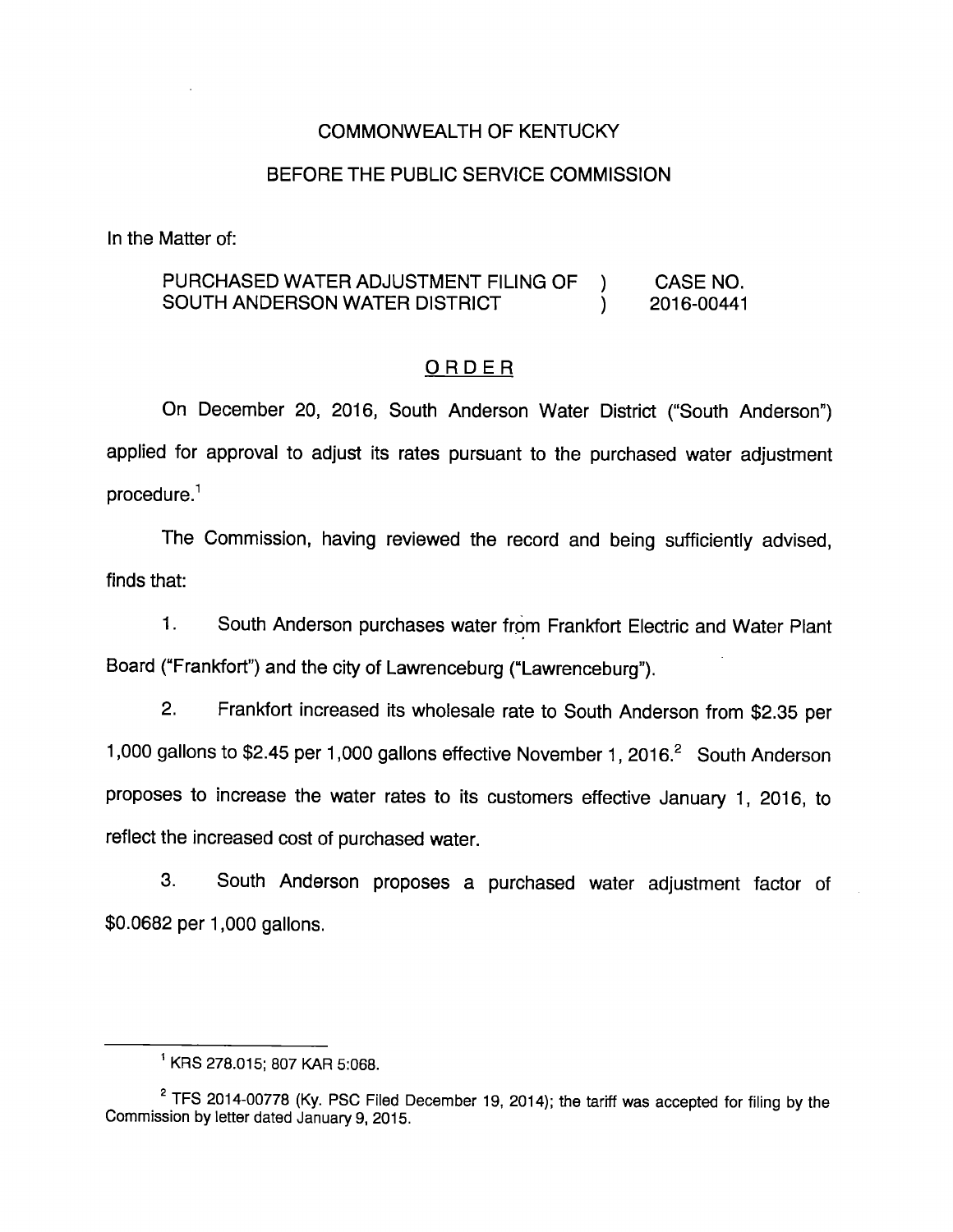4. During the 12 months ended September 31, 2016, South Anderson purchased 124,277,200 gallons of water from Frankfort and 66,941,000 gallons from Lawrenceburg. During the same period. South Anderson sold 182,302,102 gallons of water. The increase in the cost of purchased water is \$12,427.72, resulting in a purchased water adjustment factor of \$0.0682 per 1,000 gallons.

5. The purchased water adjustment factor of \$0.0700 per 1,000 gallons, as calculated in Appendix A to this Order, is fair, just and reasonable and should be approved for retail sales.

6. The purchased water adjustment factor of \$0.0682 per 1,000 gallons, as calculated in Appendix A to this Order, is fair, just and reasonable and should be approved for wholesale sales to North Mercer Water District.

7. South Anderson's rates proposed in the application should be approved.

8. The rates as set forth in Appendix B to this Order are fair, just, and reasonable and should be approved for water service rendered by South Anderson on and after January 1, 2017.

IT IS THEREFORE ORDERED that:

1. The purchased water adjustment factor of \$0.0700 per 1,000 gallons Is approved for retail sales.

2. The purchased water adjustment factor of \$0.0682 per 1,000 gallons Is approved for wholesale sales to North Mercer Water District.

3. The rates as set forth in Appendix B to this Order are approved for water service rendered by South Anderson on and after January 1, 2017.

-2- Case No. 2016-00441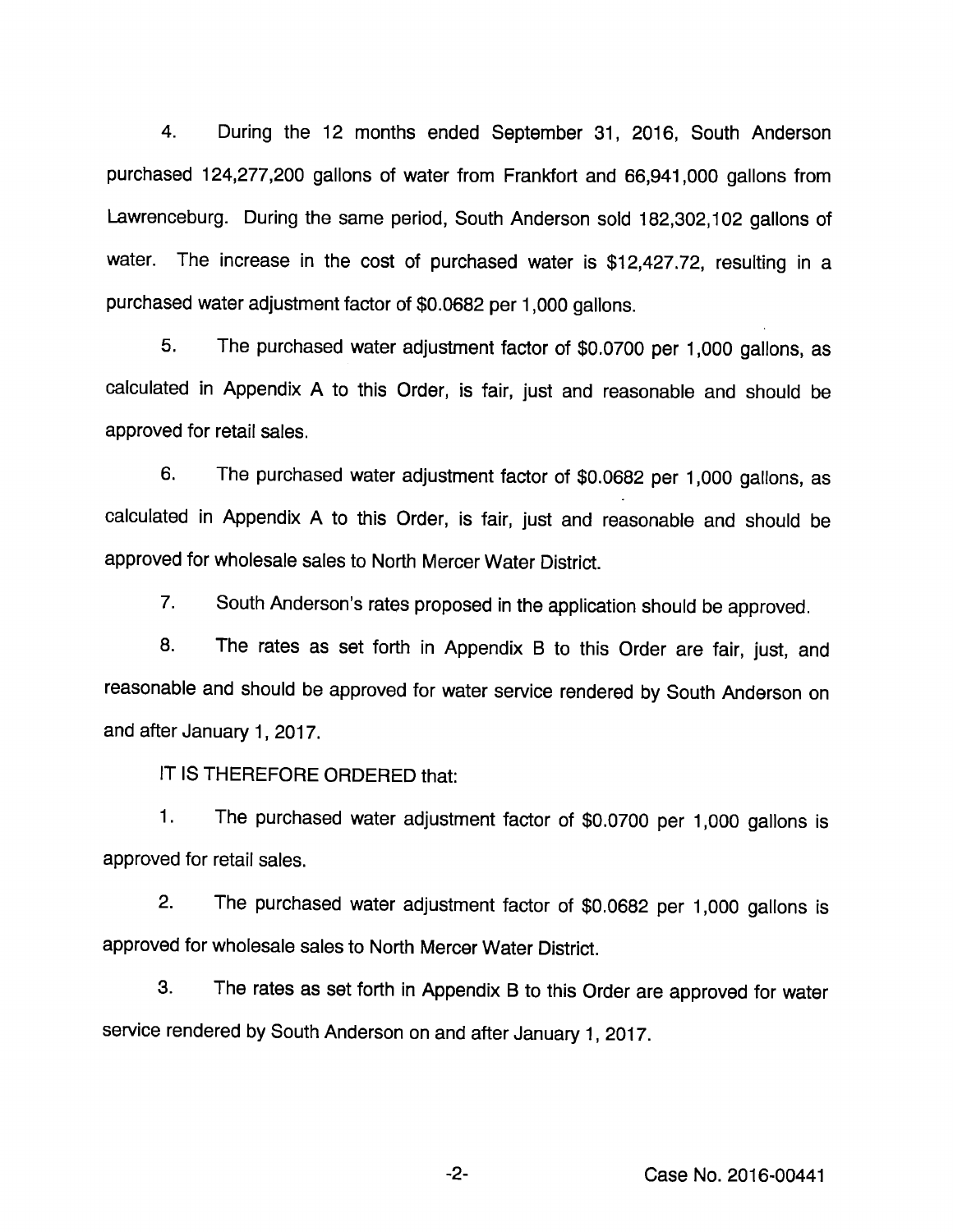4. Within 20 days of the date of this Order, South Anderson shall file with the Commission, using the Commission's electronic Tariff Filing System, revised tariff sheets showing the rates approved herein.

By the Commission



ATTEST:

 $\omega$ 

Executive Director

Case No. 2016-00441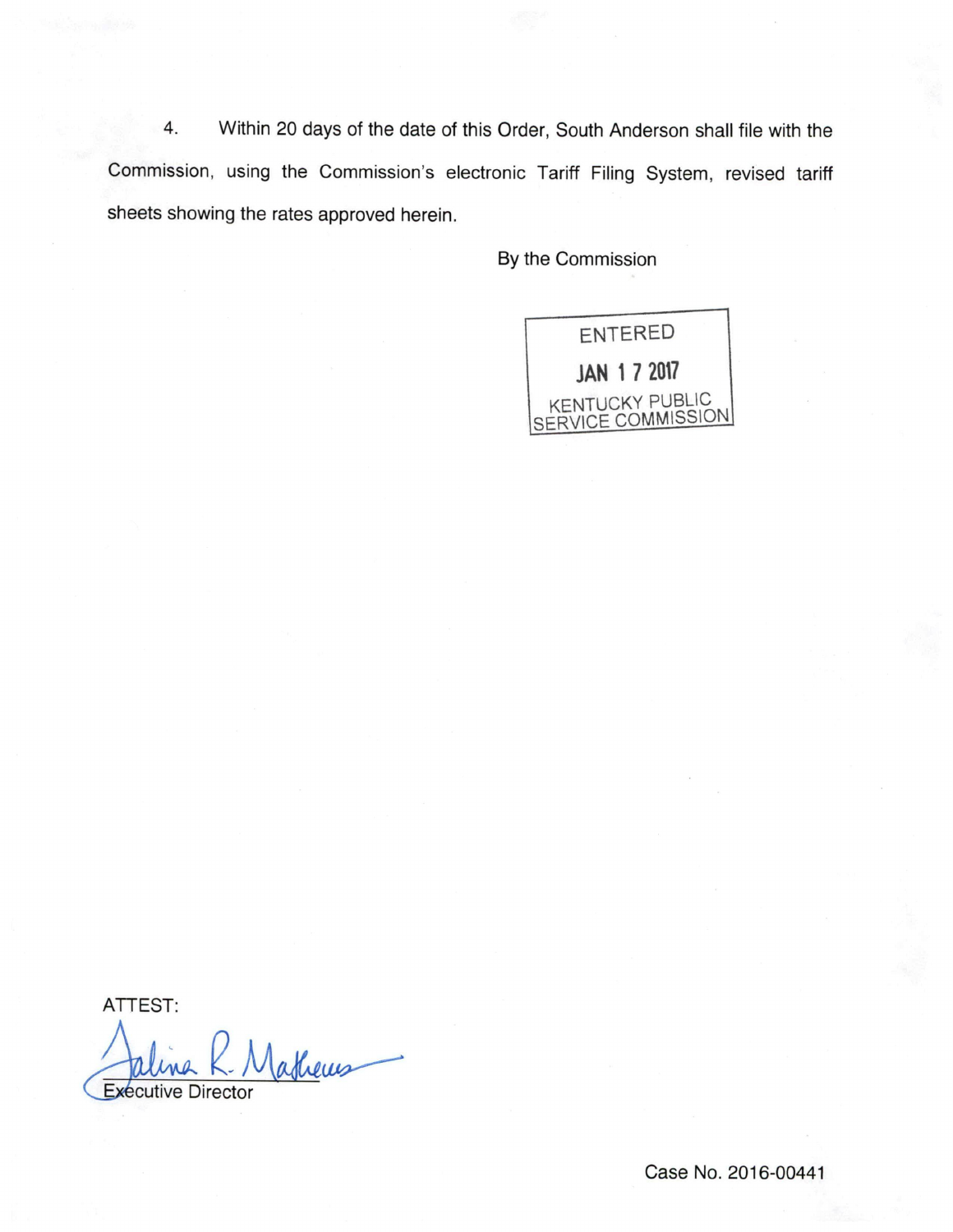## APPENDIX A

## APPENDIX TO AN ORDER OF THE KENTUCKY PUBLIC SERVICE COMMISSION IN CASE NO. 2016-00441 DATED  $\mathop{\mathsf{JAN}}\limits$   $\ddot{\mathop{\mathsf{X2}}}$

| South Anderson                    |        | <b>New Rate</b>      | <b>Base Rate</b>                          |  |
|-----------------------------------|--------|----------------------|-------------------------------------------|--|
| Purchases in gallons              |        | 124,277,200          | 124,277,200                               |  |
| <b>Frankfort Volumetric rate</b>  | \$     | 2.45/1,000           | \$<br>2.35/1,000                          |  |
|                                   | \$     | 304,479.14           | \$<br>292,051.42                          |  |
| Purchases in gallons              |        | 66,941,000           | 66,941,000                                |  |
| Lawrenceburg Volumetric rate      | \$     | No change            | \$<br>No change                           |  |
|                                   |        | Increased water cost | \$12,427.72                               |  |
|                                   |        |                      |                                           |  |
| Increased water cost              |        | \$<br>12,427.72      |                                           |  |
| Divided by gallons sold/1,000     |        | 182,302,102          |                                           |  |
| Purchased water adjustment factor | \$     | 0.0682               |                                           |  |
|                                   | or $$$ |                      | 0.0700 per 1,000 gallons for retail sales |  |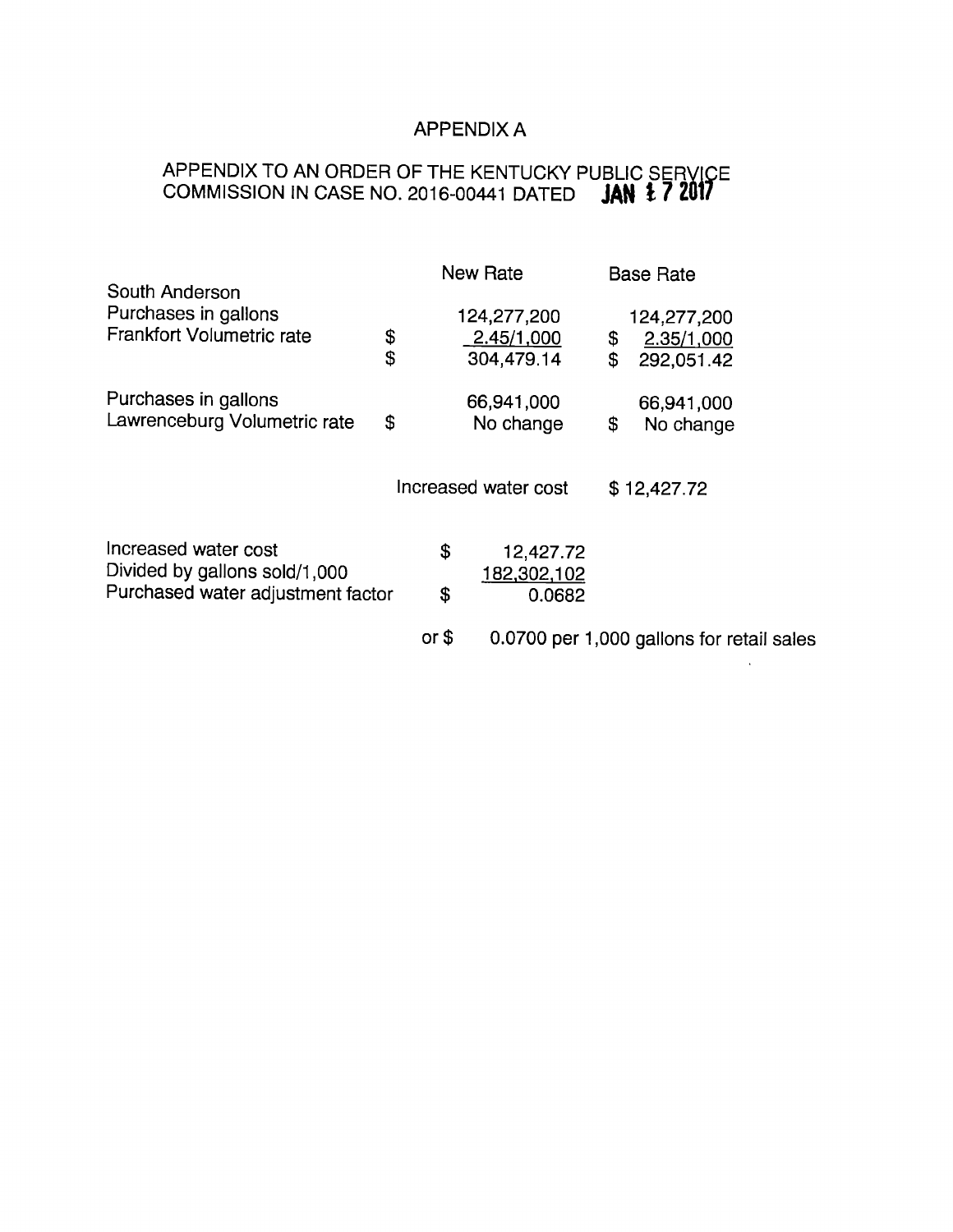## APPENDIX B

# APPENDIX TO AN ORDER OF THE KENTUCKY PUBLIC SERVICE COMMISSION IN CASE NO. 2016-00441 DATED  $\mathbf{JAN}$   $\ddagger$   $\mathbf{7}$   $\mathbf{2017}$

The following rates and charges are prescribed for the customers in the area served by South Anderson Water District. All other rates and charges not specifically mentioned herein shall remain the same as those in effect under authority of the Commission prior to the effective date of this Order.

## Monthlv Water Rates

First 2,000 Gallons Next 3,000 Gallons Next 5,000 Gallons Over 10,000 Gallons

\$ 19.61 Minimum Bill 9.63 Per 1,000 Gallons 7.38 Per 1,000 Gallons 5.88 Per 1,000 Gallons

Bulk Loading Station

\$ 3.91 Per 1,000 Gallons

\$ 10,192.20 Minimum Bill

 $\mathbf{r}$ 

Wholesale Rate: North Mercer Water District

First 3,000,000 Gallons

|                               | . <del>.</del>             | $\downarrow$ . $\downarrow$ . $\downarrow$ . $\downarrow$ . $\downarrow$ . $\downarrow$ . $\downarrow$ . $\downarrow$ . $\downarrow$ . $\downarrow$ . $\downarrow$ |
|-------------------------------|----------------------------|--------------------------------------------------------------------------------------------------------------------------------------------------------------------|
| All Over<br>3,000,000 Gallons |                            | (or \$3.3974 per 1,000 Gallons)                                                                                                                                    |
|                               | \$2.8941 Per 1,000 Gallons |                                                                                                                                                                    |